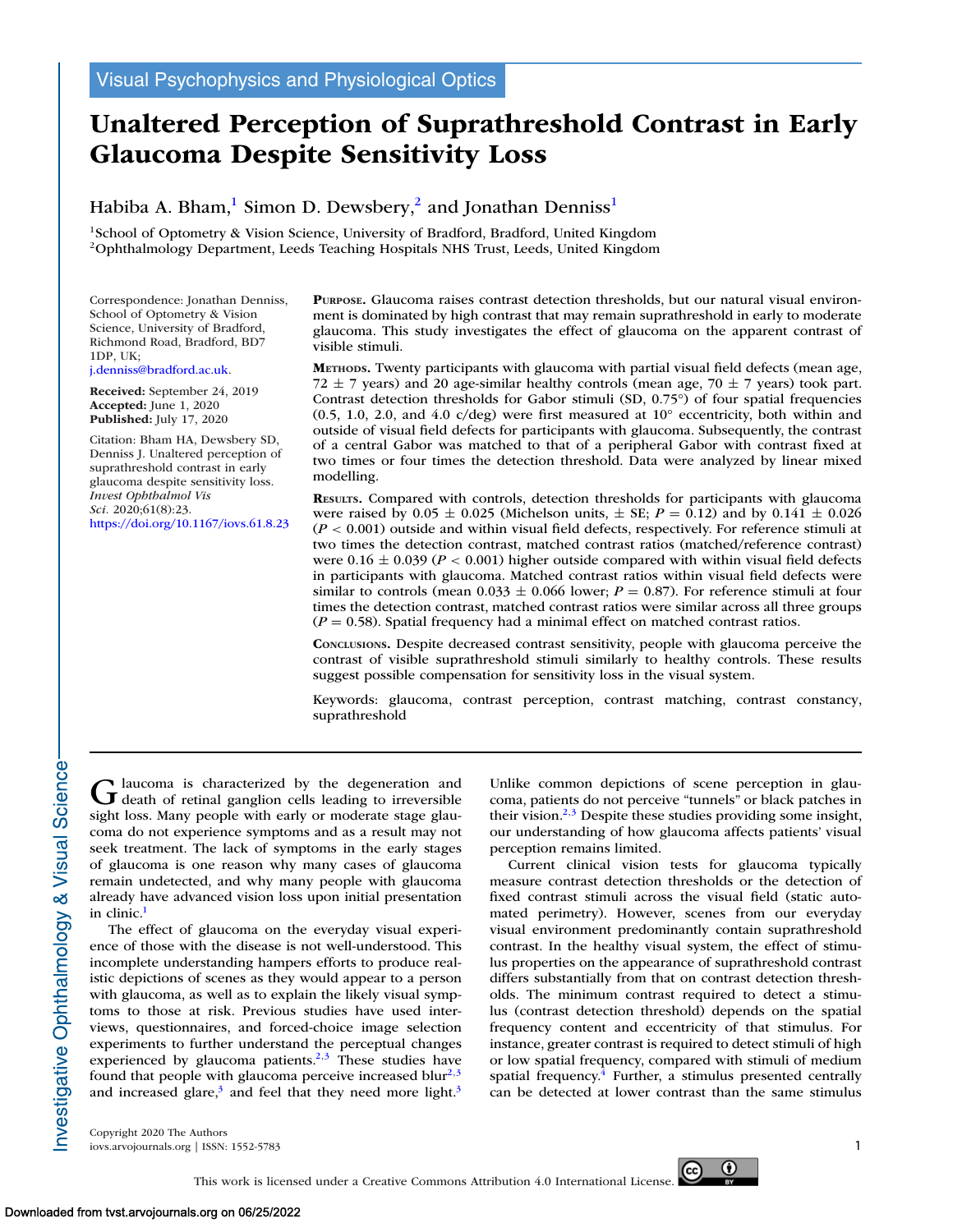presented peripherally.<sup>4,5</sup> However, the apparent contrast of a visible, suprathreshold stimulus is perceived veridically and independently of both spatial frequency and eccentricity, a phenomenon termed "contrast constancy.["6–9](#page-6-0) This term was first introduced by Georgeson and Sullivan (1975) in their study comparing perception across spatial frequencies, but may be extended to incorporate the consistent perception of suprathreshold contrast across other properties that affect detection thresholds. Several candidate mechanisms have been proposed to mediate this difference between threshold and suprathreshold vision, including alterations to the contrast gain of spatial frequency-specific channels $6,10$ and differences in the influence of neural noise under different conditions.<sup>7</sup>

Although decreases in contrast sensitivity in glaucoma are well-known (e.g.  $(11-13)$  $(11-13)$ ), the effects of the disease on the appearance of suprathreshold contrast remain unknown. Retinal ganglion cells play a role in contrast processing and contrast adaptation through alterations to their response gain, $14,15$  and changes to contrast gain and adaptation have been demonstrated previously in glaucoma.<sup>16-18</sup> Understanding how these changes impact the appearance of suprathreshold contrast may help to understand the visual experience of people with glaucoma, potentially leading to improved public information and rehabilitation. Alternatively, if contrast constancy is maintained in glaucoma, this knowledge may lead to an improved understanding of possible compensatory mechanisms for decreased sensitivity in the visual system, and provide evidence of another contributory factor for the lack of symptoms in early to moderate glaucoma.

In this study, we explore the effects of glaucoma on the perception of the contrast of visible suprathreshold stimuli both inside and outside of regions of visual field defect as measured by static automated perimetry.

# **METHODS**

### **Participants**

Twenty participants with glaucoma (mean age  $\pm$  SD, 72 ± 7 years) and 20 individually age-matched healthy control participants (70  $\pm$  7 years) participated in the study. Participants were recruited through advertisements in local hospital ophthalmology departments, patient charities, newspapers, and community groups.

All participants had visual acuity better than 6/9.5 (Snellen) in the tested eye and refractive error no greater than 6.00 DS or 3.00 DC. Participants had no ocular or systemic condition known to affect vision except mild cataract (no more than NC3 NO3 C2 P2 on the Lens Opacities Classification System III grading scale $19$ ) and glaucoma for the participants with glaucoma. Control participants had normal findings on examination of eye health prior to testing. Eye health assessment included perimetry (SITA Standard 24-2, Humphrey Field Analyzer III, Carl Zeiss Meditec, Jena, Germany), Goldmann applanation tonometry (intraocular pressure  $\leq$  21 mm Hg and difference between the eyes  $\leq$  3 mm Hg for the control group), slit lamp biomicroscopy, and indirect fundoscopy. We defined a "visual field defect" as a cluster of three or more adjacent points with a pattern deviation *P* of less than 5% and at least one of which is a *P* value of less than 1% based on criteria given by Anderson and Patella.<sup>20</sup> Control participants were included in the study if perimetry showed

no visual field defect and glaucoma hemifield test analysis was within normal limits.

Only participants with glaucoma with a partial visual field defect were included in the study; at least one quadrant of the visual field plot had a visual field defect as defined earlier while at least one of the three other quadrants was without a visual field defect by the definition. Additionally, participants with glaucoma had at least one sector of the retinal nerve fiber layer with thickness outside normal limits (*P* < 5%) on an optical coherence tomography circumpapillary scan (Spectralis; Heidelberg Engineering GmbH). Confirmation of glaucoma diagnosis was obtained from the latest ophthalmology clinic report and/or a reliable history from the patient with evidence of current treatment. If both eyes fit the criteria for the glaucoma group, the tested eye was chosen at random. The tested eye for the control group was chosen at random.

Participants with glaucoma were tested in two spatial locations at 10° eccentricity in two of the four ordinal directions. One test location was chosen in a quadrant with a visual field defect, and one test location was chosen in a quadrant without a visual field defect. Control participants were tested in a single location at 10° eccentricity such that the location tested corresponded to that of their individually age-matched glaucoma participant within an area of a visual field defect. For example, if the glaucoma observer was tested in the right eye superior-nasal quadrant, the agematched control participant was tested in either the right or left eye in the superior nasal quadrant. Supplementary Figure S1 shows each glaucoma participant's visual field and tested locations.

All participants provided written informed consent in accordance with the tenets of the Declaration of Helsinki before participating in the study. The study was approved by a National Health Service ethics committee. An inconvenience allowance was provided to participants.

# **Apparatus and Stimuli**

Gabor stimuli (SD 0.75°, random orientation each trial, phase cycling at 1 Hz) with spatial frequencies of 0.5, 1.0, 2.0, and 4.0 c/deg were used. Stimuli were generated in MATLAB 8.5.0 (R2015a; The MathWorks, Natick, MA) using Psychtoolbox (V3.0.14).<sup>21-23</sup> Stimuli were presented on a 14-bit calibrated display system (resolution  $1920 \times 1080$ , refresh rate 120Hz; Display++, Cambridge Research Systems Ltd, Kent, UK). The mean luminance of the screen was  $52.8 \text{ cd/m}^2$ . Appropriate refractive correction was provided with wide aperture trial lenses for the viewing distance of 100 cm that was maintained using a chin and forehead rest. Monocular testing was performed with occlusion of the nontested eye.

Fixation was monitored by eye tracking (LiveTrack FM, Cambridge Research Systems Ltd) with a recording rate of 60 Hz. Central fixation was defined as viewing within a 2.5° radius of the fixation marker/center of the Gabor stimulus. Peripheral stimuli were only presented while central fixation was reported by the eye tracker. Those participants who could not be monitored using the eye tracker (3 participants with glaucoma and 4 controls) were observed using live video monitored by the researcher. In these cases, eye tracking failed owing to small pupils and/or small palpebral apertures.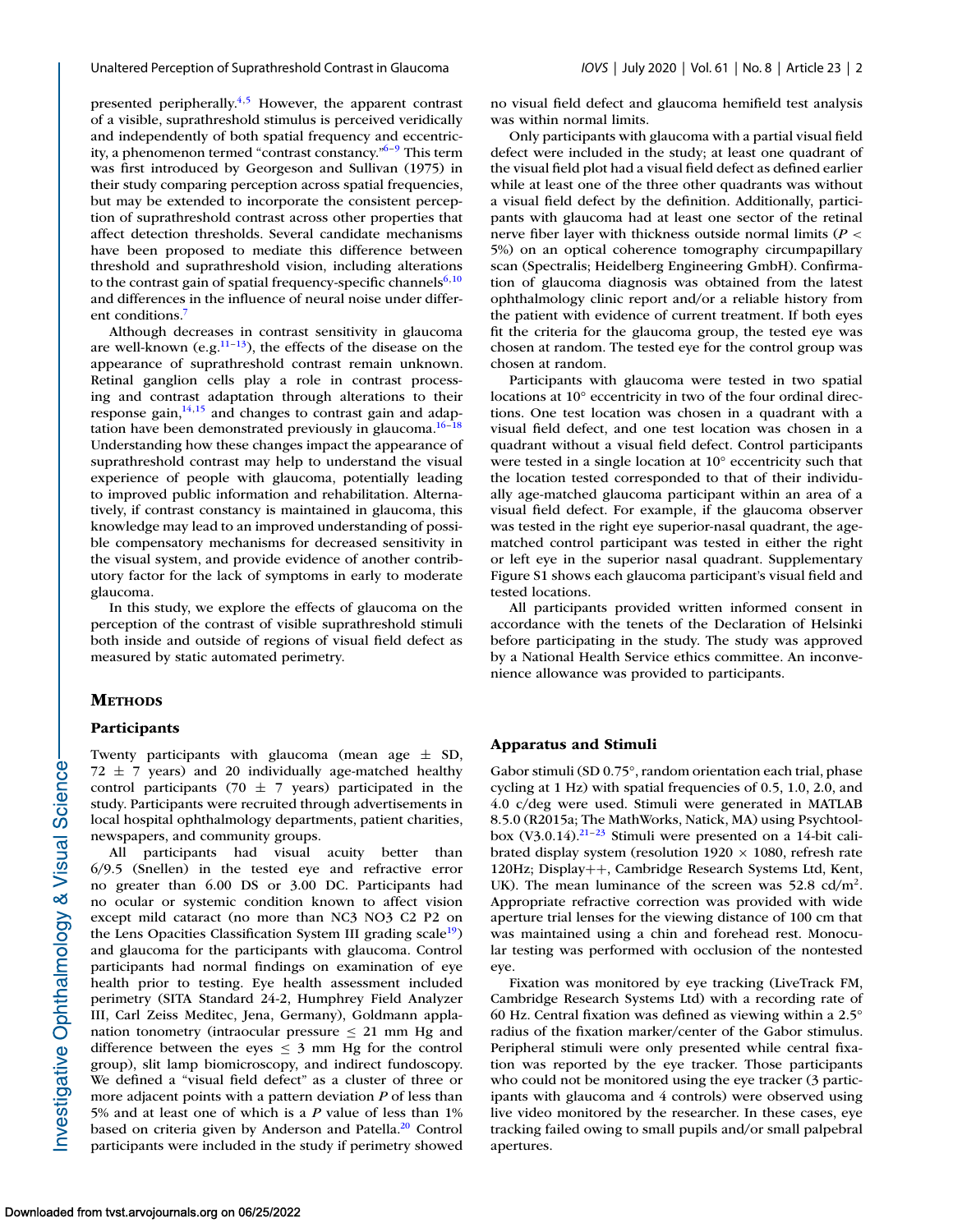

FIGURE 1. Schematic of the experimental procedures. (A) Initial estimates of contrast sensitivity were made by adjusting the contrast of a Gabor stimulus at 10° eccentricity until it was "just visible", while fixating a central target. These estimates were then used as a starting point in a two-interval forced choice procedure used to obtain final contrast detection thresholds (**B**). The Gabor stimulus appeared randomly in either of the two intervals at 10° eccentricity. Participants indicated in which interval the Gabor appeared by a key press. (**C**) Schematic of the contrast matching task. The contrast of the central Gabor stimulus was adjusted by the participant to achieve a perceptual match with the contrast of the midperipheral reference Gabor stimulus, which was fixed at either two times or four times the detection threshold contrast. The reference stimulus was presented at 10° eccentricity in one of the four ordinal directions. ISI, interstimulus interval.

## **Procedure**

**Contrast Detection Thresholds.** Contrast detection thresholds for the Gabor stimuli were measured using a twostep process. First, approximate thresholds were obtained using the method of adjustment. Participants focused on a central fixation target and a Gabor stimulus was presented at 10° eccentricity in the ordinal direction in the specified quadrant (Fig. 1A). The participant adjusted the contrast of the stimulus using a dial (CB7, Cambridge Research Systems) until they could "just see it." One full rotation of the dial clockwise or anticlockwise resulted in a 10% increase or decrease in contrast, respectively. These contrast detection threshold estimates were used as a starting point for the subsequent two interval forced-choice procedure used to obtain final contrast detection thresholds. Stimulus contrast throughout the study was defined using Michelson contrast:  $(L_{\text{max}} - L_{\text{min}})/(L_{\text{max}} + L_{\text{min}})$ , where  $L_{\text{max}}$  and  $L_{\text{min}}$  are the maximum and minimum luminance of the stimulus, respectively. Possible contrasts, therefore, range from 0 to 1.

The final contrast detection thresholds were measured using a two-interval forced choice procedure (Fig. 1B). Observers were asked to fixate on the central white spot target; if the observer fixated outside the central 5° diameter of the target, the eye tracker would alert by a buzzing sound and peripheral stimuli were not presented until the observer refixated centrally. Stimuli appeared in one randomly chosen interval for 350 ms, with contrast ramped on and off according to a raised cosine temporal profile, separated by a 500 ms interstimulus interval. Participants identified whether the stimulus appeared in interval one or two by key press. Stimulus contrast was adjusted according to a three down one up staircase procedure, with independent staircases randomly interleaved for each spatial frequency. Stimulus contrast was adjusted by 20% before the first reversal and 10% thereafter. Staircases terminated after six reversals, with the mean of the last four reversals taken as the contrast detection threshold. Contrast sensitivity was calculated as the reciprocal of contrast detection threshold.

**Suprathreshold Contrast Matching.** Suprathreshold apparent contrast was measured for each Gabor stimulus in a matching paradigm. Reference contrast levels were set at two times and four times the detection thresholds obtained prior, as described elsewhere in this article. The reference Gabor stimulus was presented in the midperipheral location at 10° eccentricity, whereas a random contrast stimulus, identical in all other respects, was shown centrally (Fig. 1C). Participants adjusted the contrast of the central Gabor using a dial (method of adjustment) until its apparent contrast matched the peripheral reference Gabor, indicating a match by pressing a button. This process was repeated 12 times in a block for each stimulus condition and the mean contrast matched was taken as the measurement of apparent contrast of the peripheral reference stimulus. To account for differences in contrast detection thresholds between participants, matched contrast ratios were calculated as matched contrast/reference contrast.

A total of eight stimulus conditions were tested for control participants; four spatial frequencies (0.5, 1.0, 2.0, and 4.0 c/deg) and two reference contrast levels for each spatial frequency (two times and four times the detection threshold). For participants with glaucoma, these eight conditions were repeated in two locations, within and outside of a visual field defect. The number of conditions tested was restricted for some participants depending on the initial detection thresholds; if contrast detection thresholds for a particular spatial frequency or test location were greater than 0.25, that condition could not be tested because the reference contrast levels would exceed 100% contrast. The contrast matching task for all testable stimulus conditions was completed in a predetermined randomised order. Fixation was monitored via the eye tracker; if participants fixated outside the central 5° diameter, a black crosshair would appear on the screen surrounding the central Gabor stimulus and the peripheral reference Gabor would disappear. The peripheral stimulus would only reappear once the participant had refixated correctly.

#### **Statistical Analysis**

Statistical analysis was conducted in R version 3.6.1 using the lme4 and emmeans packages. $24-26$  Because data were collected from two spatial locations in the participants with glaucoma, data were not independent between test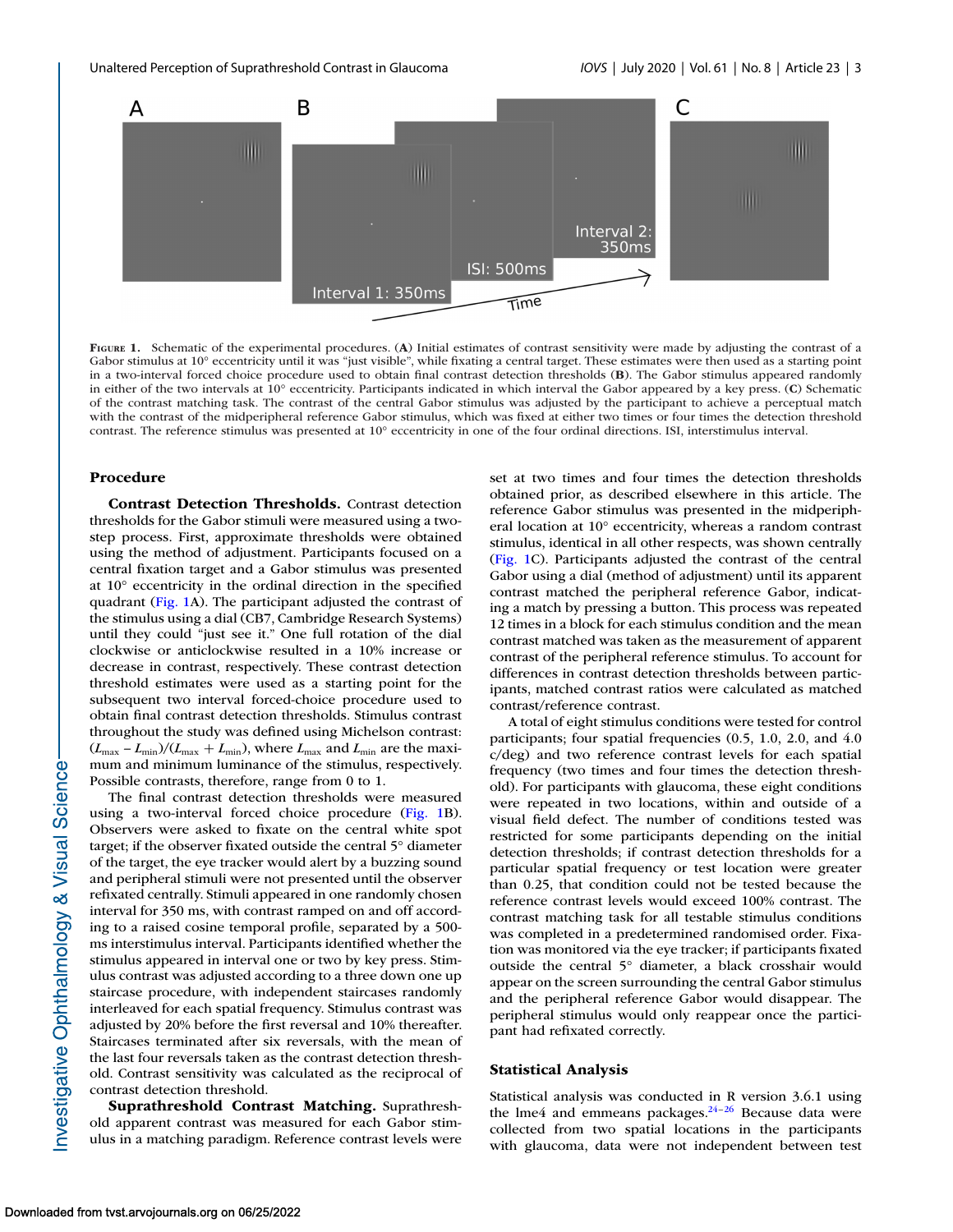<span id="page-3-0"></span>Unaltered Perception of Suprathreshold Contrast in Glaucoma *IOVS* | July 2020 | Vol. 61 | No. 8 | Article 23 | 4

locations (within/outside visual field defects) within the glaucoma group. Data were therefore analyzed by linear mixed modelling, accounting for within-subject effects. Six separate linear mixed models were used to test each main effect individually: fixed effects of "group" (three "groups" defined as participants with glaucoma tested within a visual field defect, participants with glaucoma outside the visual field defect, and control participants) and spatial frequency on contrast detection thresholds and contrast match ratios at reference contrasts two times and four times detection thresholds. Random effects of participant were included in each model to account for within-participant effects arising from the participants with glaucoma appearing in two of the three groups. As such, models took the form:

# $y \sim 1 + x + (1$ |Participant),

where  $\gamma$  represents the outcome measure of detection threshold or matched contrast ratio, *x* represents the fixed effect measure of group or spatial frequency, and 1 represents the intercept, with (1|Participant) denoting random intercepts for individual participants.

Basic models including only intercepts and random effects of participant (i.e.,  $x = 0$ ) were compared with models additionally including the fixed-effect parameter in question  $(x)$  by  $\chi^2$  likelihood ratio test of the nested models. Models were fit to the data by maximum likelihood estimation. If likelihood ratio test results had a *P* value of less than 0.05, effects were separated by group and spatial frequency by Tukey post hoc tests on estimated marginal means, also revealing effect sizes. Between group differences are reported as mean  $\pm$  SE.

### **RESULTS**

## **Contrast Detection Thresholds**

Detection threshold data are presented as contrast sensitivity functions (contrast sensitivity  $= 1$ /contrast detection threshold) in Figure 2. Detection thresholds for the participants with glaucoma overall were raised relative to controls, main effect,  $\chi^2(2) = 29.1$ ,  $P < 0.001$ . Compared with controls, the mean detection thresholds for participants with glaucoma were elevated by  $0.141 \pm 0.026$  ( $P < 0.001$ ) within the visual field defect and by  $0.050 \pm 0.025$  ( $P = 0.12$ ) outside the visual field defect area.

Contrast detection thresholds were spatial frequency dependent,  $\chi^2(3) = 89.96$ ,  $P < 0.001$ . Specifically, thresholds were increased for the 4.0 c/deg stimulus by 0.180  $\pm$  0.024, 0.220  $\pm$  0.024 and 0.221  $\pm$  0.024 compared with 0.5, 1.0, and 2.0 c/deg stimuli, respectively (all *P* < 0.001). Contrast detection thresholds for spatial frequencies of 1 and 2 c/deg were similar (difference in mean detection thresholds,  $0.001 \pm 0.024$ ,  $P = 1.0$ ), as were detection thresholds for 0.5 c/deg stimuli,  $0.040 \pm 0.024$  ( $P = 0.33$ ) and  $0.041 \pm 0.024$  ( $P = 0.31$ ) higher relative to 1 and 2 c/deg, respectively.

# **Suprathreshold Contrast Match Ratios**

Three participants with glaucoma were unable to detect the 4 c/deg stimulus at maximum contrast within their visual field defect. A further 13 participants with glaucoma were unable to perform the matching task with reference contrast



**FIGURE 2.** Mean contrast sensitivity for healthy control participants (*green circles*) and participants with glaucoma within their visual field (VF) defect (*pink triangles*) and outside of their visual field defect (*blue squares*). Error bars show 95% confidence interval of the mean.

**TABLE.** Distribution of Datasets Removed From the Four Times the Detection Threshold Reference Contrast Condition of the Contrast Matching Task Owing to Ceiling Effects.

| <b>Datasets</b>            | 0.5 c/deg 1 c/deg 2 c/deg $4 \text{ c/deg}$ |  |  |
|----------------------------|---------------------------------------------|--|--|
| <b>Healthy controls</b>    |                                             |  |  |
| Glaucoma within VF defect  |                                             |  |  |
| Glaucoma outside VF defect |                                             |  |  |

VF, visual field.

Note that the 4 c/deg condition for the participants with glaucoma within their visual field defect was excluded from analysis entirely.

four times the detection threshold for the 4 c/deg stimulus in the visual field defect area owing to ceiling effects (four times the detection threshold  $\geq$  1). This left only data from four participants with glaucoma in the reference contrast four times the detection threshold condition for the 4 c/deg stimulus within the visual field defect; this condition was therefore excluded from analysis. To account for ceiling effects among the other conditions, those contrast matching datasets that included more than 4 of 12 matches at the measurement ceiling were removed from the analysis; this applied to 4 control and 6 glaucoma participant datasets in total. One of the removed datasets was from a control participant in the two times detection threshold condition with the 4 c/deg stimulus. All remaining removed datasets were from the four times the detection threshold condition and were distributed, as shown in the Table.

[Figure 3](#page-4-0) shows group mean contrast match ratios for the two reference contrast levels (two times and four times the detection threshold). For reference stimuli at two times detection threshold contrast [\(Fig. 3a](#page-4-0)), there was a main effect of group on contrast match ratios,  $\chi^2$  (2) = 16.4, *P* < 0.001. This effect was caused by a difference between the two tested locations within the participants with glaucoma; matched contrast ratios were  $0.16 \pm 0.039$  ( $P < 0.001$ ) higher outside compared with within visual field defects in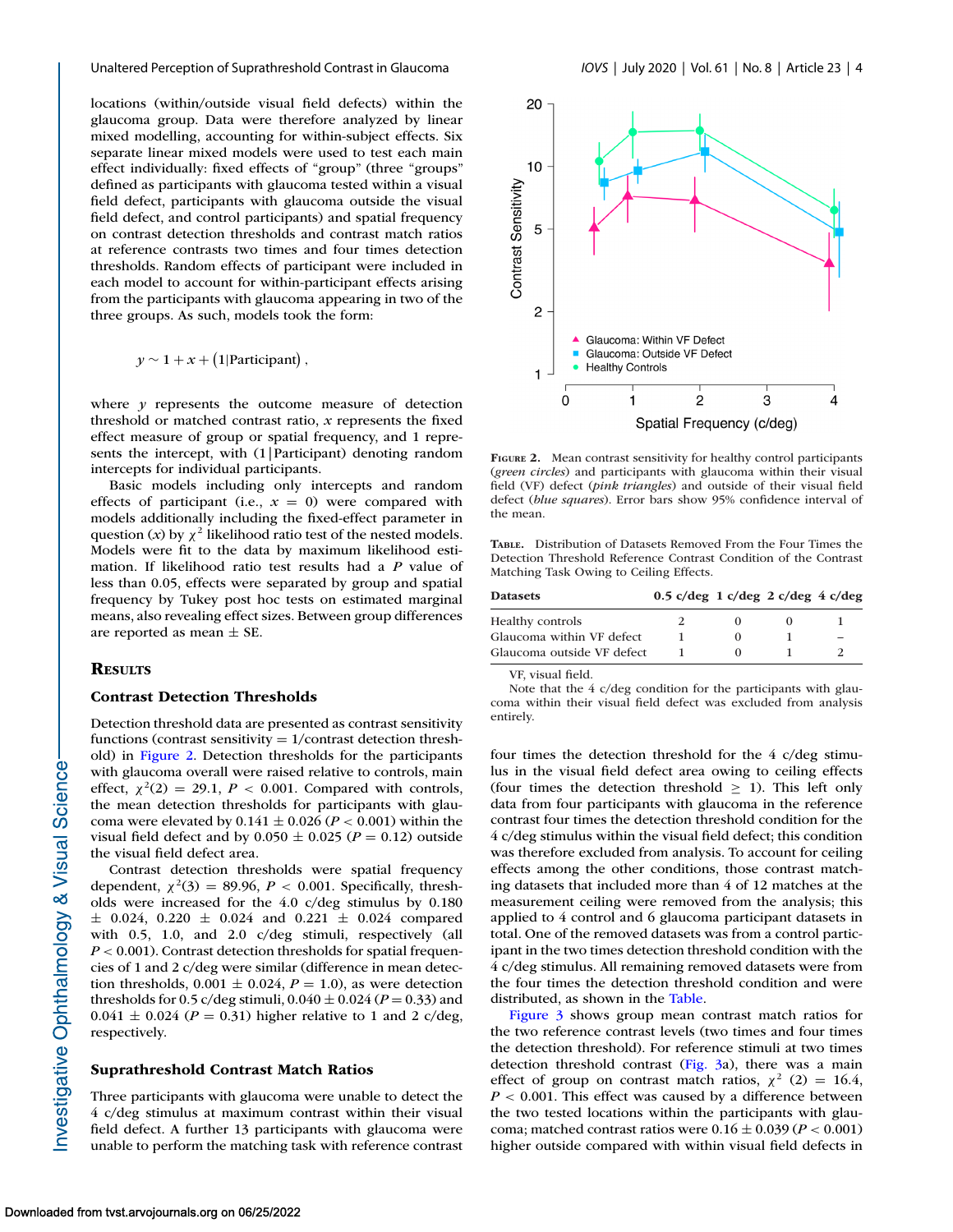<span id="page-4-0"></span>

**FIGURE 3.** Mean suprathreshold contrast matching functions for reference stimulus contrasts two times (**a**) and four times (**b**) the detection threshold. *Vertical axes* show the ratio between matched and reference contrasts (matched contrast ratio = matched contrast/reference contrast). *Horizontal dashed lines* indicate where matched contrast equals physical contrast (matched contrast ratio = 1.0). Symbols are coded as in [Figure 2,](#page-3-0) except that the *grey triangle* with *dashed error bars* represents the data for the four participants with glaucoma able to complete the 4 c/deg condition at four times the detection threshold. These data were excluded from statistical analysis and are included here for reference only. Error bars show 95% confidence interval of the mean. VF, visual field.

glaucoma observers. Contrast match ratios were, however, similar between controls and participants with glaucoma, both within (matched contrast ratios mean  $0.033 \pm 0.066$ lower;  $P = 0.87$ ) and outside (matched contrast ratios mean  $0.126 \pm 0.066$  higher;  $P = 0.14$ ) visual field defects (Fig. 3a).

For the higher contrast reference stimuli at four times the detection contrast (Fig. 3b), matched contrast ratios were similar between control participants and participants with glaucoma in both tested locations (grand mean 1.07 [range, 1.06–1.10]) main effect of group,  $\chi^2(2) = 1.1$ ;  $P = 0.58$ . Contrast match ratios were minimally affected by spatial frequency for both two times-  $\chi^2(3) = 6.4$ ;  $P = 0.092$ , and four times-  $\chi^2(2) = 5.9$ ;  $P = 0.054$ , reference contrasts.

[Figure 4](#page-5-0) shows individual participants' contrast matches in each experimental condition. The elevation of detection thresholds in the data for participants with glaucoma can be seen as a relative sparsity of data in the bottom left corner of the plots compared with controls. For all conditions, the majority of points lie close to the diagonal, indicating a perceptual match between the foveal and peripheral locations.

# **DISCUSSION**

This study aimed to investigate the effects of glaucoma on the perception of the contrast of visible, suprathreshold stimuli. Consistent with previous studies, contrast detection thresholds were increased in the glaucoma group within visual field defects relative to age-similar controls. $13,17$ However, the perception of suprathreshold contrast was similar between the control and glaucoma groups, particularly in the more suprathreshold higher reference contrast condition. This unaltered perception of suprathreshold stimulus contrast for participants with glaucoma was present both within and outside of visual field defects as measured by perimetry. These results provide further evidence that

common depictions of what glaucoma patients see, such as "black tunnel" effects and grayed-out regions, do not accurately represent the perception of scenes by people with glaucoma. $2,3$  Further, the unaltered perception of suprathreshold contrast may be a factor in the lack of symptoms experienced by many people with early glaucoma, despite significant sensitivity loss measurable by perimetry.

Our finding of spatial frequency independent, nearveridical perception of suprathreshold contrast in healthy vision is consistent with previous literature where it has been termed "contrast constancy.<sup>"6-10,[27](#page-7-0)</sup> Although the neural mechanisms underpinning contrast constancy are undetermined, a number of mechanisms have been hypothesized. $6,7,10$  First, it has been widely proposed that a number of independent channels tuned to different spatial frequencies exist within the visual system to deconstruct and inter-pret the image.<sup>4[,28–30](#page-7-0)</sup> Georgeson and Sullivan proposed that changes in contrast gain within these channels under suprathreshold conditions could compensate for the attenuation in sensitivity to high and low spatial frequencies at threshold, thus equalizing the visual system's response to suprathreshold stimuli of varying spatial frequencies.<sup>6</sup> Swanson et al.<sup>10</sup> extended this concept further by developing a model that could predict contrast matching data from contrast thresholds using a small number of medium bandwidth mechanisms tuned to differing spatial frequencies. The model demonstrated that the visual system's response to varying spatial frequencies could be normalized by adjusting the slope of the contrast transfer function (contrast gain) of individual mechanisms within the model.<sup>10</sup> Brady and Field,<sup>7</sup> however, proposed an alternative model that assumes contrast gain remains constant across spatial frequency channels under suprathreshold viewing conditions. Brady and Field suggested that contrast constancy is a result of the visual system's response to the signal alone rather than detection thresholds that are affected by the signal to noise ratio[.7](#page-6-0) Brady and Field proposed that higher spatial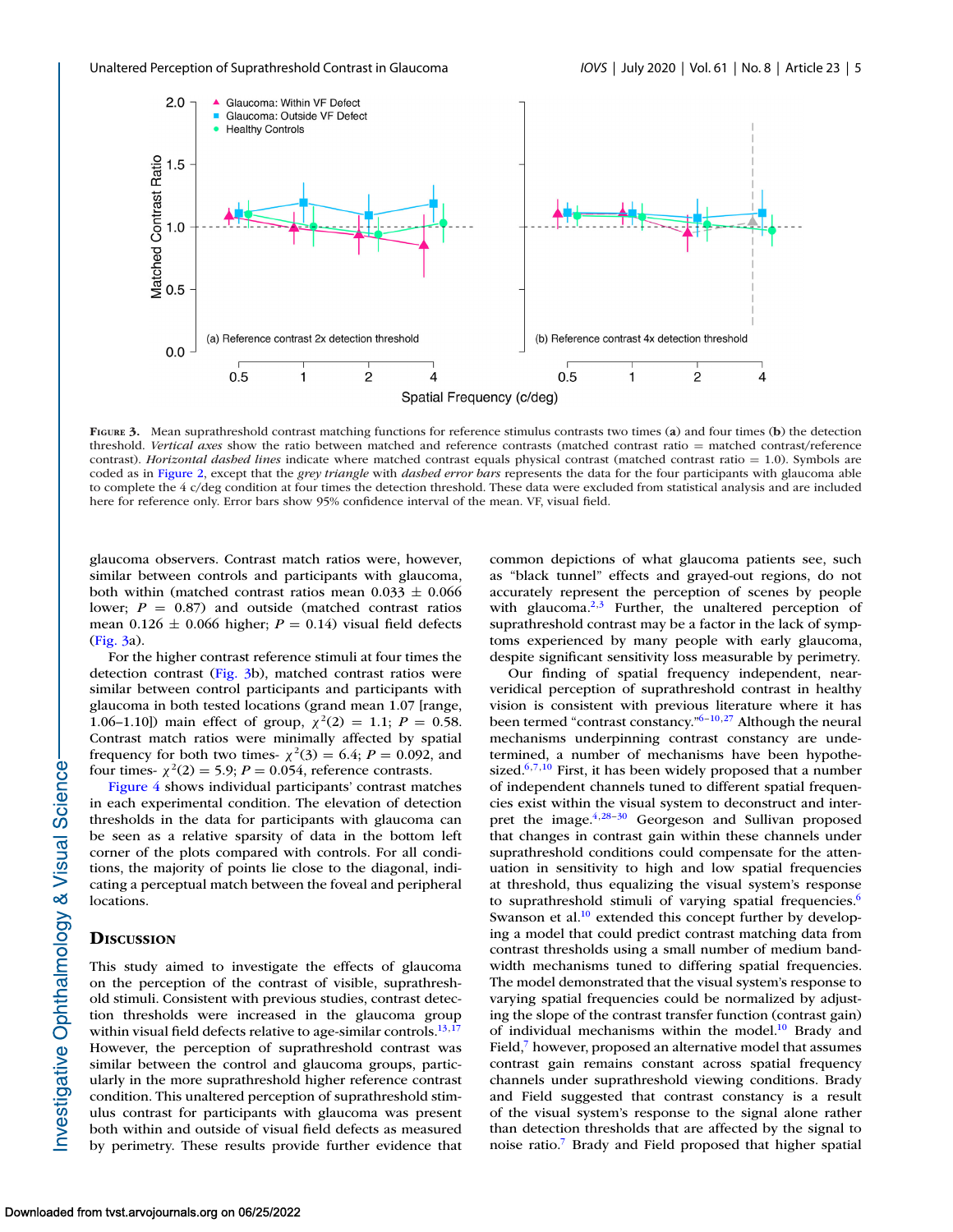<span id="page-5-0"></span>

**FIGURE 4.** Contrast matches for individual participants in each experimental condition. Data are shown for (**a**) healthy control participants, (**b**) participants with glaucoma outside their visual field (VF) defect, and (**c**) participants with glaucoma within their visual field defect. *Dashed 1:1 lines* indicate perceived contrast matching physical contrast. *Lighter plotting symbols* indicate reference contrasts of two times the detection threshold, and *darker plotting symbols* indicate reference contrasts of four times the detection threshold.

frequency channels respond to noise more than mid-range spatial frequency channels, resulting in a reduced signalto-noise ratio and increasing detection thresholds for high spatial frequency stimuli.<sup>7</sup> However, their empirical data show contrast constancy as soon as stimuli are suprathreshold, which is inconsistent with other literature showing a gradual flattening of contrast matching functions with increasing suprathreshold contrast.<sup>6,10[,27,31](#page-7-0)</sup>

The results of this study suggest that the mechanisms underlying contrast constancy in the healthy visual system may be intact in glaucoma and able to compensate for pathologic loss of sensitivity. Alternatively, or additionally, further mechanisms may aid compensation for sensitivity loss. It is possible that loss of sensitivity may be accompanied by decreased perceptual surround suppression via alterations to the gain and/or inhibition of downstream visual mechanisms. This may enable an overall perceptual response broadly similar to the predisease state to be maintained despite the decreased sensory input and, combined with existing contrast constancy mechanisms, may be one possible explanation for the present findings. A recent study has investigated two measures of lateral inhibition in the relatively intact central visual field of people with advanced glaucoma, finding no difference from healthy controls. $32$  One of their measures, the difference in log contrast sensitivity between 1 and 4 c/deg can also be tested in our data. On this measure we also found no differences between any of the groups ( $P = 0.92$ , linear mixed model), suggesting that there is no change in lateral inhibition between glaucoma within or outside visual field defects and healthy participants. Further research is needed to explore the mechanisms underlying suprathreshold contrast perception in glaucoma.

The results of this study are consistent with previous studies investigating suprathreshold contrast perception in other disorders of the visual system, including amblyopia<sup>9</sup> and nystagmus. $33$  In people with atrophic AMD, exudative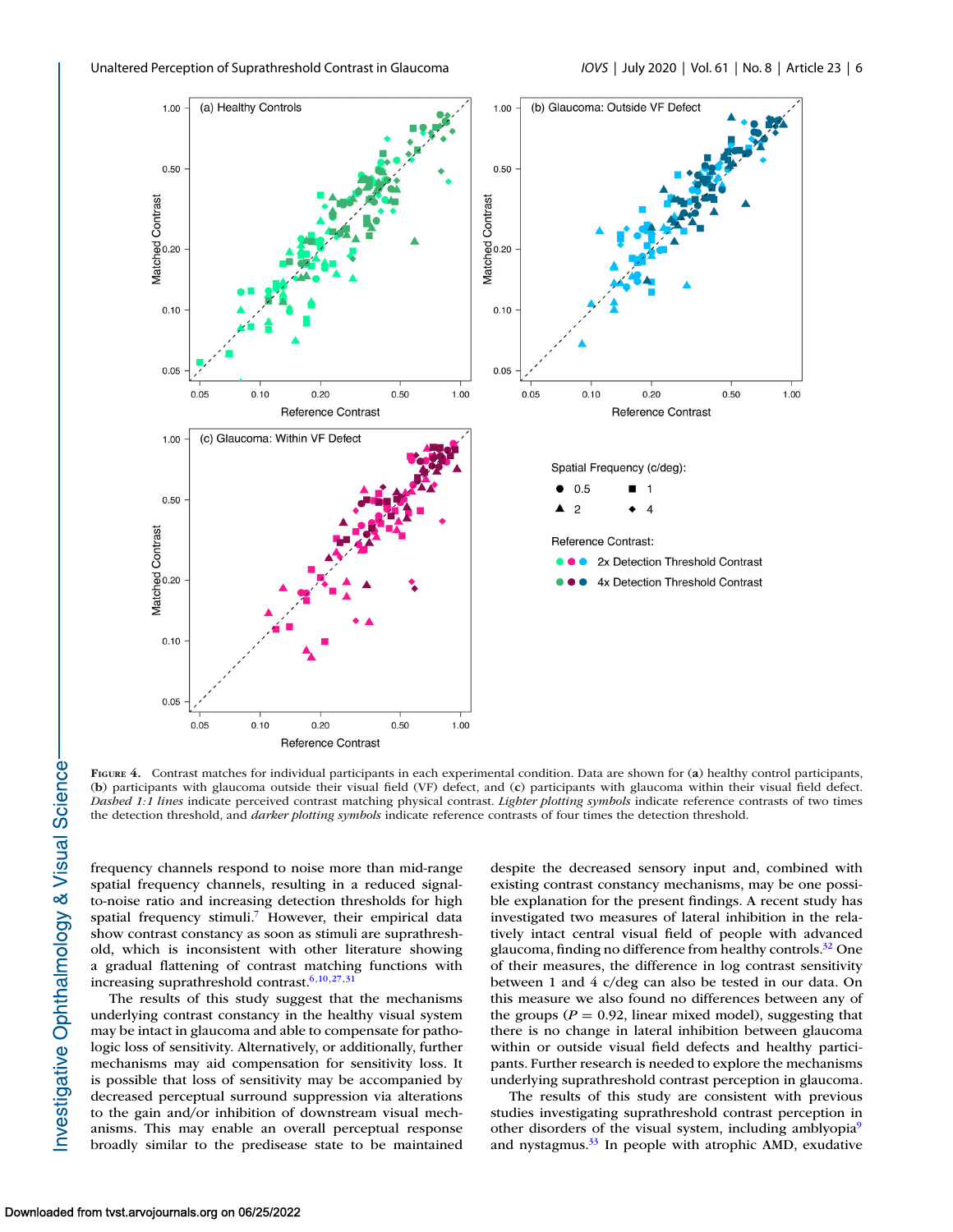<span id="page-6-0"></span>AMD, and juvenile macular degeneration, Mei et al.<sup>31</sup> found that, despite a flattening of the contrast matching functions, there was still a significant difference in contrast matching data between controls and those with maculopathy, although not as large as the difference between detection thresholds. This finding may be explained by not testing participants with maculopathy sufficiently far above threshold to reach contrast constancy; the highest contrast tested was 0.56, and all observers were assessed at the same contrast levels despite the maculopathy group having increased detection thresholds, relative to controls.<sup>31</sup>

Because our everyday visual environment is dominated by suprathreshold contrast, the findings of this study provide some insight into the everyday visual experience of people with glaucoma. However, there are several reasons why our results should be interpreted with caution when considering everyday vision. First, participants were tested monocularly; thus, we are unable to comment on the effects of binocular interactions or the compensation for visual field defects in one eye by relatively intact corresponding visual field in the fellow eye. Further assessment of vision in glaucoma under binocular viewing conditions would be valuable in furthering our understanding of the daily visual experience of those with glaucoma. Second, we used simple Gabor stimuli to enable precise control of stimulus parameters, such as spatial frequency, contrast, and eccentricity. However, findings using these stimuli may not accurately reflect vision under complex natural viewing conditions. Studies have shown that the visual system responds differently to complex stimuli and natural scenes compared with simple stimuli, $34$  so further work investigating apparent contrast in natural scenes in glaucoma may be valuable. Finally, a further potential limitation of the present study is that the contrast-matching paradigm used assumes that participants' central vision was normal, but we did not measure foveal contrast sensitivity directly using the Gabor stimulus. Some studies have shown changes to central vision in early glaucoma. $35$  Changes to contrast perception in central vision cannot explain our results, however, because apparent contrast of stimuli both within and outside of visual field defects, where contrast detection thresholds were markedly different, was close to veridical [\(Figs. 3b](#page-4-0) and [4\)](#page-5-0). Decreased apparent contrast of the central stimulus, if present, could only explain the contrast matches in one, but not both, visual field regions.

The results of this study do not imply that people with glaucoma do not experience visual impairment. Whatever the mechanism of the unaltered suprathreshold contrast perception observed herein, there is no mechanism that could compensate for a total loss of retinal input. Thus, when all retinal ganglion cells signaling a region of visual field are lost, that area becomes blind. Related, we were unable to test most participants with glaucoma within their visual field defect at four times the detection threshold reference contrast with the 4 c/deg stimulus. This was because detection thresholds for this stimulus were elevated beyond 25% contrast; thus, the appropriate reference contrast (>100%) could not be produced. A contrast detection threshold of 25% in this study was approximately four times the mean normal contrast detection threshold for the medium spatial frequencies. In clinical perimetry, a detection threshold four times higher than normal equates to a loss of 6 dB. Although the detection thresholds measured in this study are not directly comparable with perimetric thresholds owing to differences in the stimulus and its presentation, it is clear

that many more advanced glaucomatous visual field defects would cause contrast detection thresholds to be increased beyond 25% contrast. Therefore, although our results are consistent with early glaucoma being asymptomatic, they are also compatible with more advanced glaucoma causing visual impairment.

This study has demonstrated that people with glaucoma perceive the contrast of visible, suprathreshold Gabor stimuli similarly to age-similar healthy observers despite decreased contrast sensitivity. This finding is consistent both within and outside of clinically measured visual field defects. The results suggest active or passive compensation for reduced sensory input in the damaged visual system that normalizes responses to suprathreshold contrast, possibly similarly to the mechanisms of contrast constancy in normal vision. The results also provide further evidence for the inaccuracy of common depictions of vision with glaucoma that show black or gray areas obscuring scenes. Further research is required to explore these mechanisms and to better understand the daily perceptual experience of people with glaucoma.

#### *Acknowledgments*

Presented at the annual meeting of the Association for Research in Vision and Ophthalmology, Vancouver, Canada, April/May 2019.

Supported by a College of Optometrists PhD Scholarship. The funding organization had no role in the design or conduct of this research.

Disclosure: **H.A. Bham,** None; **S.D. Dewsbery,** None; **J. Denniss,** None

### *References*

- 1. Crabb DP, Saunders LJ, Edwards LA. Cases of advanced visual field loss at referral to glaucoma clinics - more men than women? *Ophthal Physiol Opt*. 2017;37:82–87.
- 2. Crabb DP, Smith ND, Glen FC, Burton R, Garway-Heath DF. How does glaucoma look? Patient perception of visual field loss. *Ophthalmology*. 2013;120:1120–1126.
- 3. Hu CX, Zangalli C, Hsieh M, et al. What do patients with glaucoma see? Visual symptoms reported by patients with glaucoma. *Am J Med Sci*. 2014;348:403–409.
- 4. Campbell FW, Robson JG. Application of Fourier analysis to the visibility of gratings. *J Physiol*. 1968;197:551–566.
- 5. Wright MJ, Johnston A. Spatiotemporal contrast sensitivity and visual field locus. *Vision Res*. 1983;23:983–989.
- 6. Georgeson MA, Sullivan GD. Contrast constancy: deblurring in human vision by spatial frequency channels. *J Physiol*. 1975;252:627–656.
- 7. Brady N, Field DJ. What's constant in contrast constancy? The effects of scaling on the perceived contrast of bandpass patterns. *Vision Res*. 1995;35:739–756.
- 8. Cannon MW. Perceived contrast in the fovea and periphery. *JOSA A*. 1985;2:1760–1768.
- 9. Hess RF, Bradley A. Contrast perception above threshold is only minimally impaired in human amblyopia. *Nature*. 1980;287:463–464.
- 10. Swanson WH, Wilson HR, Giese SC. Contrast matching data predicted from contrast increment thresholds. *Vision Res*. 1984;24:63–75.
- 11. Lahav K, Levkovitch-Verbin H, Belkin M, Glovinsky Y, Polat U. Reduced mesopic and photopic foveal contrast sensitivity in glaucoma. *Arch Ophthalmol*. 2011;129:16–22.